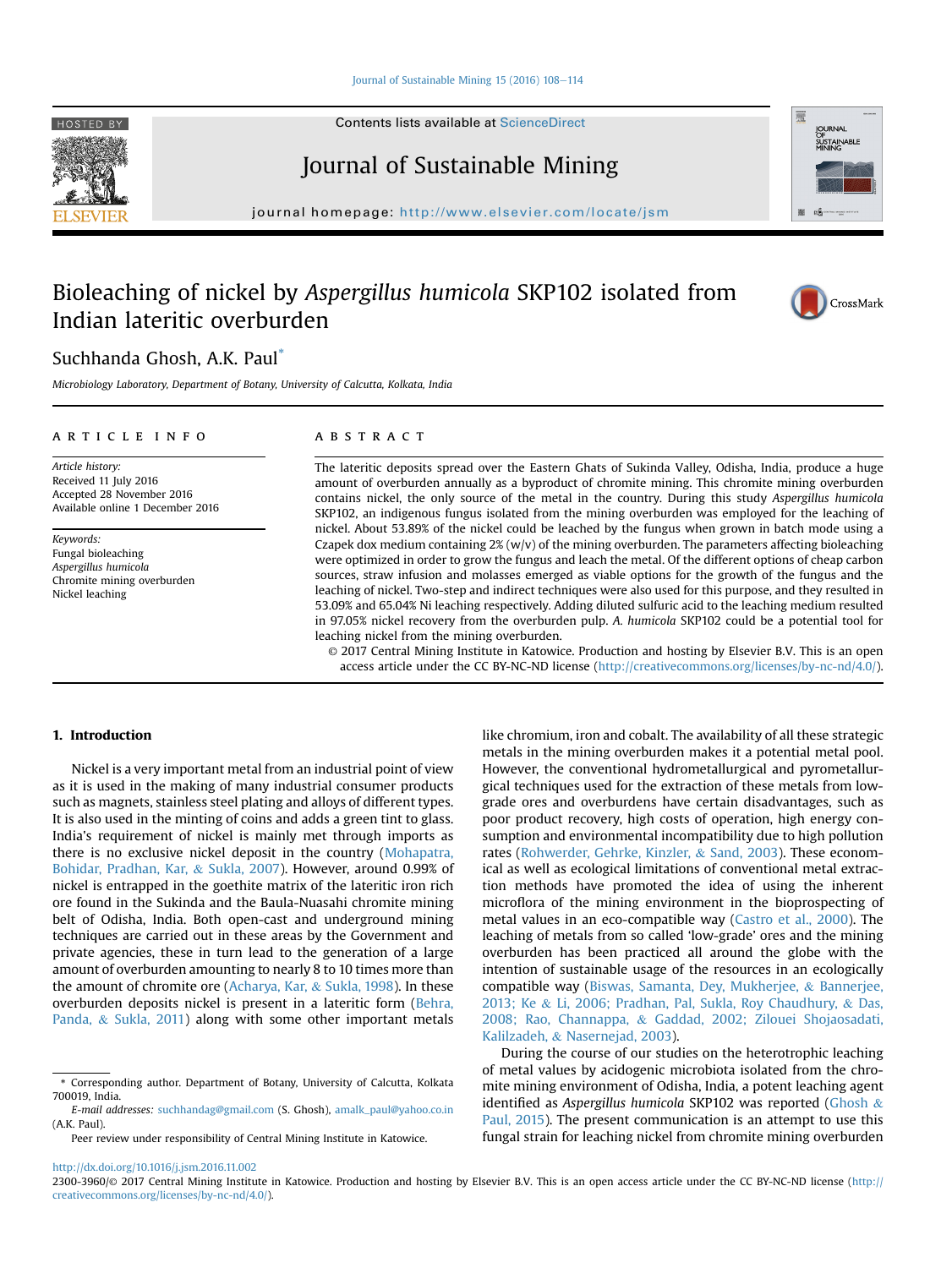and to optimize the cultural conditions for the extraction of nickel in an economically and ecologically compatible manner.

## 2. Materials and methods

## 2.1. Chromite mining overburden

The chromite mining overburden sample was collected from the mining sites of the South Kaliapani open cast mines of Sukinda Valley, Jajpur district of Odisha, India. The highly weathered sample was transferred to the laboratory in sterile containers and stored at  $4^{\circ}$ C for further use. The sample was sieved through a 0.1 mm sized sieve and was used for the purpose of bioleaching.

#### 2.2. Characterization of the overburden

The moisture content and pH of the overburden sample were determined following Jackson's standard methods [\(1973](#page-6-0)). Metal content was determined following the digestion of the overburden sample in a  $HNO<sub>3</sub>:HClO<sub>3</sub>(1:3)$  mixture, filtration through Whatman No. 42 filter paper and quantification in an Atomic Absorption Spectrometer (Varian Spectra AA 20 Plus) using an air-acetylene flame ([APHA, AWWA,](#page-6-0) & [WEF, 1998\)](#page-6-0). X-ray diffraction (XRD) analysis was made to determine the mineralogical composition of the overburden sample. The dried and sieved overburden sample was scanned in a Rigaku miniflex diffactometer ( $K\beta$  filter) following the method described by [Saeed, Bhatti, and Bhatti \(2002\)](#page-6-0).

## 2.3. Fungal culture and maintenance

Aspergillus humicola SKP102, used throughout this study, was isolated from the mining overburden sample collected from the chromite mining sites of the South Kaliapani region of Odisha, India ([Ghosh](#page-6-0) & [Paul, 2015](#page-6-0)). The strain was maintained on slopes of Czapek Dox medium by regular sub-culturing at an interval of 30 days. As and when required the fungal strain was preserved at  $4^{\circ}$ C.

#### 2.4. Metal tolerance of the isolate

Metal tolerance of the isolate was determined using the broth dilution method of [Calomiris, Armstrong, and Seidler \(1984\).](#page-6-0) Separately sterilized metal solutions were added aseptically to the liquid medium (20 ml medium/100 ml flask) inoculated with homogenized fungal spore suspension  $(10^6$  spores/ml) and incubated at 30 °C under continuous shaking (120 rpm) using a rotary shaker for 8 days. Growth of the isolate was recorded by calculating the dry weight of the mycelial biomass. The minimum concentration of the metal in the medium completely inhibiting the growth of fungi was considered as the minimum inhibitory concentration (MIC).

## 2.5. Identification of  $acid(s)$  produced by the fungus

The mycelium free culture medium after 8 days of growth was lyophilized at  $-56$  °C using an LSL Secfroid Lyophilizer and used for the determination of extracellular organic acids produced using the High Performance Liquid Chromatographic technique. The experiments were performed in Water's 510 HPLC, using the E18 column and a flow rate of 1 ml/min. The solvent used was 6 mM  $H_3PO_4$  and the peaks were detected at 210 nm of UV light following the methods of [Bosshard, Bachofen, and Brandl \(1996\).](#page-6-0)

## 2.6. Biological leaching of metals

Biological leaching experiments were performed in batch mode following direct and indirect approaches.

#### 2.6.1. Direct one-step leaching

Homogenized spore suspension of A. humicola SKP102 was prepared in 1% Tween 80 and used as the source of inoculum in the direct one-step leaching experiments. Pulp (2%) was added to 50 ml of Czapek dox medium in 250 ml Erlenmeyer flasks along with fungal spore suspension with a concentration of  $10^6$  fungal spores/ ml medium. The set up was incubated under continuous shaking at 120 rpm on a rotary shaker at 30  $\degree$ C for 30 days. Supernatant from the growing culture was collected at regular intervals and the amount of nickel released in the medium was measured using an Atomic Absorption Spectrophotometer (Varian AA 20 Plus) with air-acetylene flame at 232.0 nm. To optimize the conditions for direct one-step leaching parameters, such as effect of aeration, pulp density, particle size, inoculum density, non-conventional carbon sources and sulfuric acid supplementation, were evaluated.

#### 2.6.2. Direct two-step leaching

In the case of direct two-step bioleaching, the Czapek-dox medium (50 ml/250 ml flask) was inoculated with  $10^6$  spores/ml and incubated under continuous shaking (120 rpm) for 8 days at 30  $\degree$ C. After the desired period of growth, overburden pulp (0.1 mm sized) was added aseptically at a level of 2% and incubated for an additional 30 days at 30 °C keeping all other conditions unchanged. Metal values released in the medium were estimated at 10 day intervals after the addition of pulp as in direct one-step leaching.

#### 2.6.3. Indirect leaching

Indirect bioleaching of metals was tested using the mycelia-free culture filtrate of the fungal isolate. The fungal isolate was grown in 50 ml of leaching medium (Czapek-dox medium) contained in 250 ml Erlenmeyer flask for 8 days at 30  $\degree$ C under continuous shaking at 120 rpm. After 8 days of incubation, the fungal biomass was separated by centrifugation (Remi R24 centrifuge,  $10,000 \times g$ for 10 min). 2% overburden pulp (0.1 mm sized) was added to the supernatant and this was incubated under the same conditions for 30 days. The metal leached in the medium was estimated as in direct one-step bioleaching.

All the experiments were performed in triplicate and the results represent mean  $\pm$  standard deviation.

## 3. Results

#### 3.1. Characteristics of the mining overburden

The overburden sample collected from the mining environment of South Kaliapani, Sukinda valley [21°0′N-21°5′N:85°43′E-86°0′E] belonging to the Keonjhar district of Odisha, India was used in the present study. Results of the physico-chemical and mineralogical studies of the overburden, as shown in [Table 1](#page-2-0) and [Fig. 1,](#page-2-0) reveal that the sample was low in moisture content and exhibited a pH of 7.57. The metal content of the overburden was high, and contained 7.2 mg/g of Ni(II) along with iron, chromium, magnesium and manganese and was used as the pulp for Ni(II) leaching studies.

An X-ray diffraction study of the overburden sample reflected the general mineralogical pattern of the area. The lateritic minerals, namely, Goethite, Limonite, Haematite, Magnetite, Chromite, Spinel and Ulvospinel, were present in the sample and this along with the presence of clay mineral Illite is indicative of the mixing of mining overburden with the top soil as a result of weathering activities.

#### 3.2. Metal tolerance and acid production by A. humicola SKP102

The metal tolerance profile of the A. humicola strain SKP102 was determined during the growth in the metal supplemented Czapek dox medium and expressed as minimum inhibitory concentration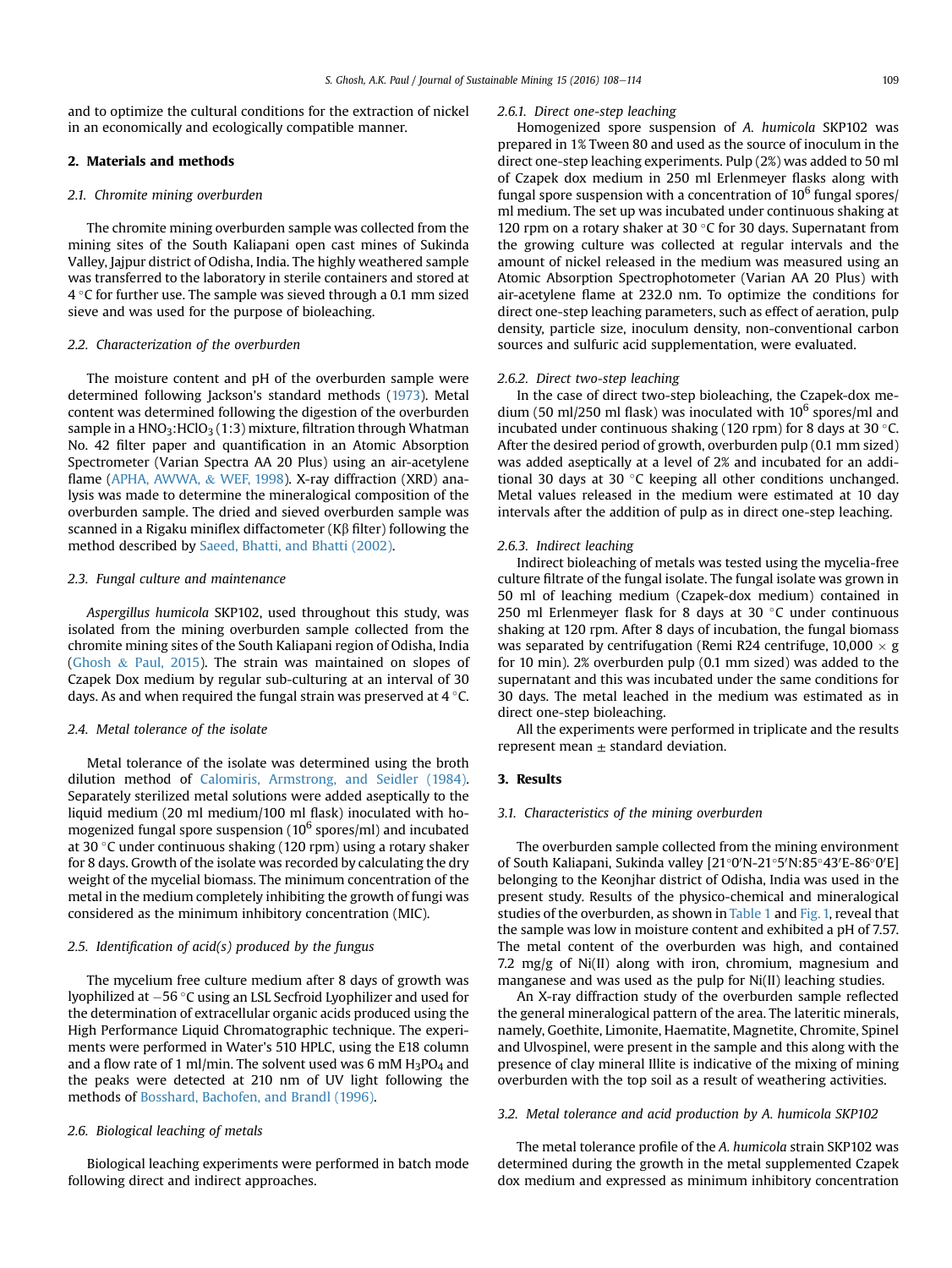#### <span id="page-2-0"></span>Table 1

| Physico-chemical characteristics of the overburden sample collected from South Kaliapani region, Sukinda valley, Odisha, India. |  |
|---------------------------------------------------------------------------------------------------------------------------------|--|
|                                                                                                                                 |  |

| Sample no. | Moisture content, %                       | pΗ             | Metal content $(mg/g)$ |               |                |                |                |              |               |
|------------|-------------------------------------------|----------------|------------------------|---------------|----------------|----------------|----------------|--------------|---------------|
|            |                                           |                | нΑ                     | Ni            |                | Ċ٥             | Mg             | Mn           | Zn            |
| 02         | $52.23 + 0.5$                             | $7.57 \pm 0.0$ | $368.5 \pm 8.5$        | $7.2 \pm 1.1$ | $8.67 \pm 1.5$ | $0.88 \pm 0.2$ | $8.15 \pm 0.9$ | $5.13 + 0.5$ | $1.0 \pm 0.0$ |
| .          | $\sim$ $\sim$ $\sim$ $\sim$ $\sim$ $\sim$ | $-$            |                        |               |                |                |                |              |               |

Values represent the average of triplicate readings  $\pm$  SD.



Fig. 1. X-ray diffraction pattern of the overburden sample collected from South Kaliapani (Sample no. 02) showing the presence of Gt-Goethite, Lm-Limonite, Hem-Haematite, Mag-Magnetite, Chr-Chromite, Ill-Illite, Spl-Spinel and Uspl-Ulvospinel (Mineral abbreviations following [Kretz, 1983](#page-6-0)).

of the metal. Results, as summarized in Table 2, reveal that A. humicola SKP102 was tolerant to as high as almost 9.0 mM of Ni(II), and also showed considerable resistance towards Fe(II), Zn(II) and Cu(II). However, the fungus was relatively sensitive to Cr(VI), Co(II) and Hg(II), as exhibited by the low MIC values.

Growth associated production of organic acids by A. humicola SKP102 was also studied, and the results show that the fungus after 8 days of growth in Czapek dox broth under continuous shaking produced solely oxalic acid (8.47 g/l).

#### 3.3. Time course of direct one-step metal leaching

Time course for metal leaching was performed by A. humicola SKP102 to understand the pattern of leaching over time and to standardize the incubation period required for optimum bioleaching. Experiments were conducted in batch mode with the fungus ( $10^6$  spores/ml) inoculated in Czapek dox broth containing 2% overburden material of 0.1 mm particle size in triplicate sets. The flasks were incubated at 30 $\degree$ C under continuous shaking for 30 days and samples were withdrawn at an interval of every 5 days. The amount of Ni released into the medium was quantified using an Atomic Absorption Spectrophotometer (AA 20 Plus).

Results (Fig. 2) show that, nickel leaching by A. humicola SKP102 increased with the time of incubation and reached its maximum on

#### Table 2

Metal tolerance profile and growth associated production of organic acid by A. humicola SKP102.

| Growth $(mg/g)$                                 | 10.9 |
|-------------------------------------------------|------|
| Oxalic acid produced $(g/l)$                    | 8.47 |
| Minimum inhibitory concentration of metals (mM) |      |
| Ni                                              | 9.0  |
| Cr                                              | 3.0  |
| Co                                              | 2.5  |
| Cu                                              | 5.0  |
| Zn                                              | 7.0  |
| Hg                                              | 0.01 |
| Fe                                              | >12  |
|                                                 |      |



Fig. 2. Time course of Ni bioleaching by A. humicola SKP102 under shake condition (-■-Ni and -pH). (Incubation 30 days, pulp 2% w/v and 0.1 mm particle size, inoculum 10<sup>6</sup> spores/ml, shaking 120 rpm, Ni leached was measured using an Atomic Absorption Spectroscopy. Results represent mean  $\pm$  S.D. of triplicate sets).

the 30<sup>th</sup> day of incubation. The amount of nickel leached increased rapidly during the first 20 days of incubation, thereafter, the amount of nickel leached declined as revealed by the flattening of the curve and ultimately after 30 days of incubation, about 53.89% of Ni was released from the overburden. Change in the pH of the leaching medium was also studied as a function against time and it was observed that there was a sharp decline of pH (3.0) until the 20th day of incubation, and the pH values increased.

## 3.4. Effect of aeration

The bioleaching of Ni was conducted with A. humicola SKP102 under stationary and shake culture conditions to observe the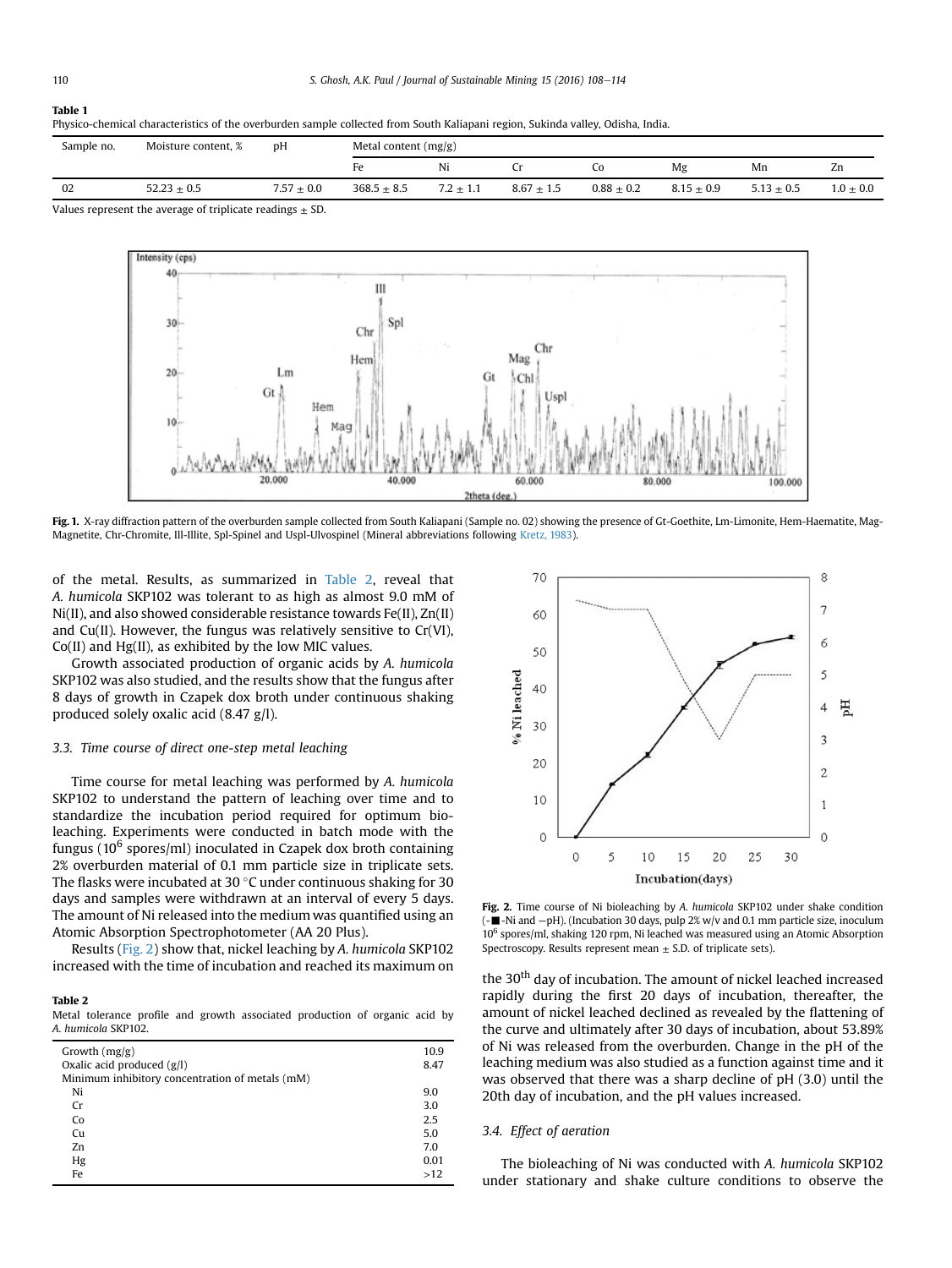<span id="page-3-0"></span>importance, if any, of aeration on the leaching of metal values from the overburden. The results when tabulated (Table 3) in a comparative manner revealed that aeration of the culture medium due to continuous shaking (120 rpm) has enhanced the rate of bioleaching to greater than that of the incubation under stationary condition. After 30 days of incubation under shaking condition, A. humicola SKP102 leached almost three times more Ni (53.8%) from the overburden as compared to a stationary condition (17.78%).

## 3.5. Effect of pulp density

The concentration of pulp in the leaching medium has an impact on the rate of bioleaching, hence, various concentrations of pulp  $(1-4\% w/v)$  were used for the standardization of the optimum pulp concentration. Results (Fig. 3) reveal that, after 30 days of incubation, metal leaching was best with  $2\%$  (w/v) pulp density when compared to the other concentrations used. Lower as well as higher pulp concentration had an inverse effect on the rate of bioleaching. A. humicola SKP102 leached 56.01% Ni from the overburden sample after 30 days of incubation at 2% pulp density, while after 30 days of incubation 52.1, 54.1, and 50.26% nickel was leached with 1, 3 and 4% pulp densities respectively.

## 3.6. Effect of particle size

The particle size of the overburden pulp has been seen to affect the rate of bioleaching, hence, this parameter was also studied by using the overburden sample sieved through meshes of various sizes (0.1–0.8 mm). It can be concluded from the results (Fig. 4) that A. humicola SKP102 showed better bioleaching with the minimum particle size (0.1 mm) after 30 days of incubation. There was a sharp decline in the leaching of nickel as the particle size of the overburden was increased, indicating the fact that increase in the size of the pulp has an adverse effect on bioleaching.

A. humicola SKP102 was capable of leaching 60.4% nickel from the overburden with particle size with a maximum diameter of 0.1 mm, the amount of metal leached decreased gradually as the particle size increased from 0.2 mm (54.2%) to 0.5 mm (50.1%). The lowest amount of nickel leaching was recorded with 0.8 mm particle size, where, after 30 days only 47.1% Ni could be solubilized.

#### 3.7. Effect of the initial fungal inoculum dose

The amount of fungal inoculum can affect the rate of the bioleaching of metal values from the overburden. Different doses of fungal inocula (10<sup>5</sup> $-10^8$  spores/ml) were added to the leaching medium in order to assess the effect of inoculum doses on metal leaching whilst keeping all the other parameters unchanged.

From the results ([Fig. 5](#page-4-0)) of leaching metals by varying the initial fungal inoculum doses, it can be concluded that the rate of bioleaching rapidly increases when the initial inoculum dose is

#### Table 3

Comparative account of Ni leaching by A. humicola SKP102 under stationary and shake culture conditions.

| Incubation, days | % Ni leached       |               |  |
|------------------|--------------------|---------------|--|
|                  | Stationary culture | Shake culture |  |
| 10               | $1.68 \pm 0.0$     | $19.6 + 0.1$  |  |
| 20               | $14.5 + 2.4$       | $44.6 + 0.2$  |  |
| 30               | $17.78 + 1.6$      | $53.8 + 0.2$  |  |

Incubation 30 days, pulp 2% w/v, 0.1 mm particle size, inoculum  $10^6$  spores/ml, nickel leached was measured using an Atomic Absorption Spectroscopy. Results represent Mean  $\pm$  S.D. of triplicate sets.



Fig. 3. Effect of pulp density of the overburden on the bioleaching of Ni by A. humicola SKP102. (Medium containing 1-4% pulp (0.1 mm particle size) was inoculated with  $10^6$ spores/ml medium and incubated for 10 (- $\Box$ -), 20 (- $\blacksquare$ -) and 30 (- $\blacksquare$ --) days under continuous shaking at 120 rpm. Nickel leached was measured using an Atomic Absorption Spectroscopy. Results represent mean  $\pm$  S.D. of triplicate sets).



Fig. 4. Effect of particle size of the overburden on bioleaching of Ni by A. humicola SKP102. (Medium containing 2% pulp (0.1-0.4 mm particle size) was inoculated with 10<sup>6</sup> spores/ml medium and incubated for 10 (- $\Box$ ), 20 (- $\blacksquare$ -) and 30 (- $\blacksquare$ --) days under continuous shaking at 120 rpm. The nickel leached was measured using an Atomic Absorption Spectroscopy. Results represent mean  $\pm$  S.D. of triplicate sets).

increased up to a level of  $10^8$  spores/ml in the bioleaching medium. Nickel leaching by A. humicola SKP102 increased from 45.37 to 64.62% as the initial inoculum dose was increased from  $10^5$  to  $10^8$ spores/ml of the leaching medium.

## 3.8. Use of non-conventional substrates

Various cheap and readily available carbon sources, i.e. molasses, cane sugar, straw infusion and potato peel, were used for the purpose of minimizing the cost of leaching. Decoction of straw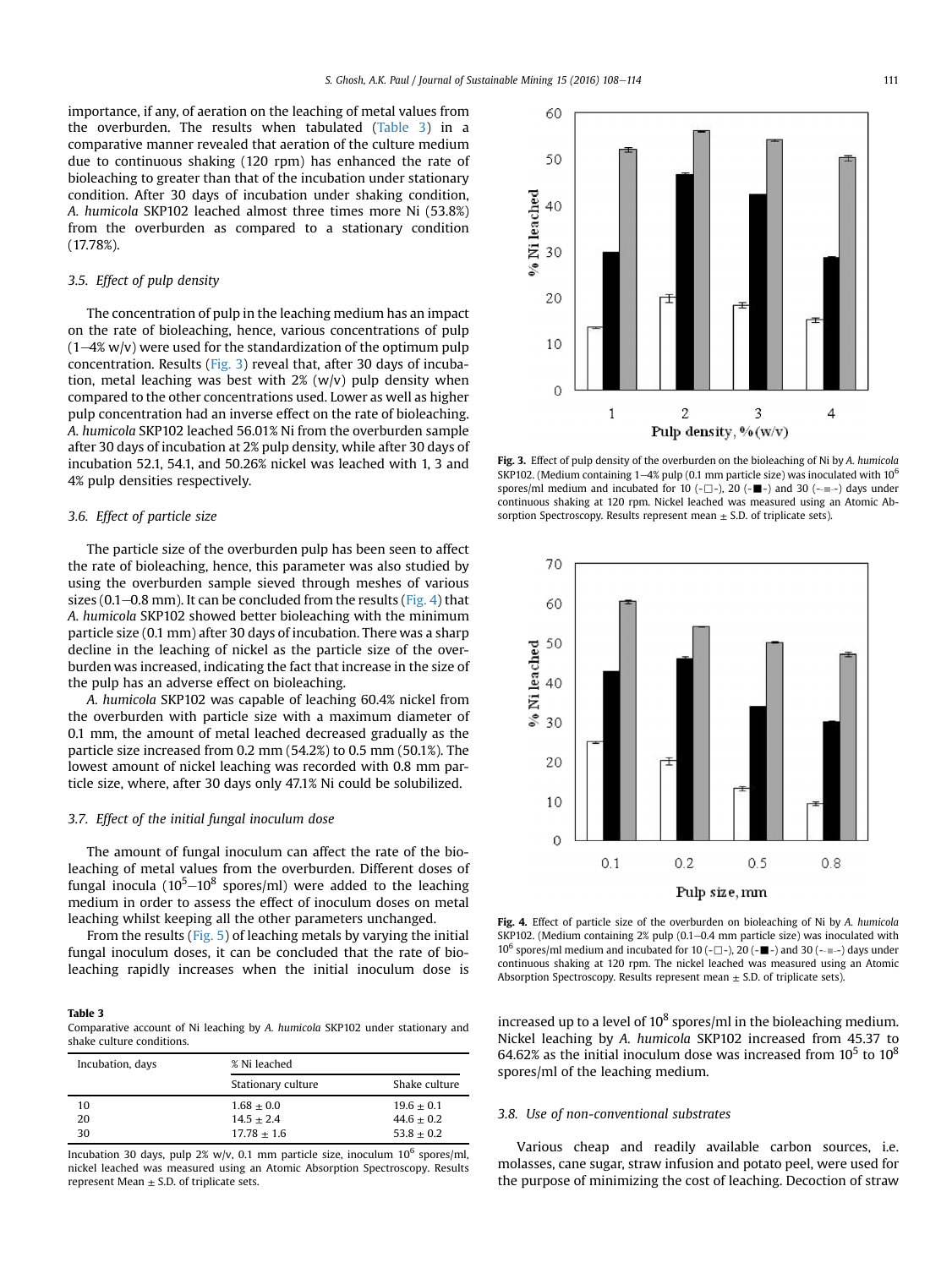<span id="page-4-0"></span>

Fig. 5. Effect of initial dose of fungal inoculum on bioleaching of Ni by A. humicola SKP102. (Medium containing 2% pulp (0.1 mm particle size) was inoculated with  $10^5$ - $10^8$  spores/ml medium and incubated for 10 (- $\Box$ ), 20 (- $\blacksquare$ ) and 30 (- $\blacksquare$ -) days under continuous shaking at 120 rpm. Nickel leached was measured using an Atomic Absorption Spectroscopy. Results represent mean  $\pm$  S.D. of triplicate sets).

and potato peel was prepared by boiling them in water, whereas, molasses and cane sugar were used as the source of carbon in place of sucrose in the Czapek-dox medium. The leaching media prepared containing  $2\%$  overburden pulp was inoculated with  $10^6$  fungal spores/ml for the leaching of nickel.

Results as reflected in Fig. 6 indicate that of the four cheap carbon sources used, straw infusion and molasses increased the rate of bioleaching when compared to the Czapek-dox broth. In the case of A. humicola SKP102, nickel leaching increased from 50.61 with Czapek-dox to 66.09 with molasses and 74.24 with straw infusion. However, use of cane sugar and potato peel as a sugar supplement was not effective and the rate of nickel leaching decreased in both cases. Only, 31.75 and 17.3 Ni was leached using cane sugar and potato peel respectively after 30 days of incubation.



Fig. 6. Effect of non-conventional substrates on bioleaching of Ni by A. humicola SKP102. (Medium containing 2% pulp (0.1 mm particle size) was inoculated with  $10^6$ spores/ml medium and incubated for 30 days under continuous shaking at 120 rpm. Nickel leached was measured using an Atomic Absorption Spectroscopy. Results represent mean  $\pm$  S.D. of triplicate sets).

## 3.9. Effect of sulfuric acid supplementation

Additional use of dilute sulfuric acid (0.1N) in a tolerable dose along with fungal spores was attempted in order to improve the rate of bioleaching and the results were remarkable.

Highly efficient metal leaching was exhibited by A. humicola SKP102 when the leaching medium was supplemented with dilute sulfuric acid (0.1 N). Over 30 days of incubation, the fungus with sulfuric acid amended medium showed better leaching with respect to just the sulfuric acid as well as the fungus alone in the Czapek dox medium. About 97.05% Ni, was leached in the acid supplemented medium which was 40% more than the leaching achieved by only 0.1 N sulfuric acid and 47% more than that using A. humicola SKP102.

## 3.10. Comparison of bioleaching by direct one-step, two-step and indirect leaching techniques

While direct one-step leaching was performed as the methods described earlier, for the two-step process, A. humicola SKP102 was inoculated in a Czapek-dox medium  $(10^6 \text{ spores/ml})$  and incubated for 8 days under continuous shaking at 30  $\degree$ C. 2% pulp was added on the 8th day to the fermented medium. Subsequently, leaching experiments were conducted for 30 days, keeping all other parameters unchanged.

In the case of indirect leaching, A. humicola SKP102 was grown in a Czapek-dox medium for 8 days under continuous shaking at 30 $\degree$ C for 8 days. The fermented medium was centrifuged aseptically and the separately sterilized pulp (0.1 mm) was added to mycelia-free culture filtrate at a level of 2% and incubated at 30  $\degree$ C for 30 days.

Both direct and indirect techniques for bioleaching showed promising results ([Fig. 8](#page-5-0)) and were indicative of improvement in metal leaching over the direct bioleaching processes employed. Leaching increased consistently for the 30 days of incubation, within 10 days 18% Ni was leached in the one-step technique, 20.6% in the two-step technique and 27.36% in the indirect method. Metal leaching continued until 30 days of incubation when, there was 50.61% of leaching in the one-step technique, up to 59.63% in the two-step technique and finally 65.4% in the case of indirect bioleaching.

## 4. Discussion

The physico-chemical [\(Table 1\)](#page-2-0) analysis of the overburden sample collected from Sukinda valley Odisha, India showed near neutral pH and high metal content that corroborated the earlier findings of [Acharya et al. \(1998\)](#page-6-0). [Dwivedi, \(1970\)](#page-6-0), in a similar context however, reported that in mining areas low pH may be due to the presence of a significant quantity of pyrite or other acid forming minerals in the soil. Mineralogical analysis of the overburden sample, as revealed by the XRD technique, reflects the presence of lateritic minerals like haematite, goethite, chromite, limonite etc. along with clay minerals like ulvospinel and spinel [\(Fig. 1](#page-2-0)).

Reports reveal that, metal tolerance and adaptation to multimetal environment are essential pre-requisites for microorganisms involved in heavy metal bioleaching. There are reports of better metal leaching by metal tolerant strains of Aspergillus niger and A. foetidus ([Ke](#page-6-0) & [Li, 2006; Le, Tang, Ryan,](#page-6-0) & [Valix, 2006; Valix,](#page-6-0) [Usai,](#page-6-0) & [Malik, 2001](#page-6-0)). During this piece of work, the high metal tolerance of A. humicola SKP102 ([Table 2\)](#page-2-0) and its subsequent use as an effective bioleaching agent [\(Fig. 2\)](#page-2-0) supports the earlier observations and predictions.

Citric acid is reported to be the best leaching agent for nickel by [Burgstaller, Strasser, Wobking, and Schinner \(1992\)](#page-6-0) and [Coto,](#page-6-0) [Bruguera, Abin, Gamboa, and Gomez \(2001\)](#page-6-0) which is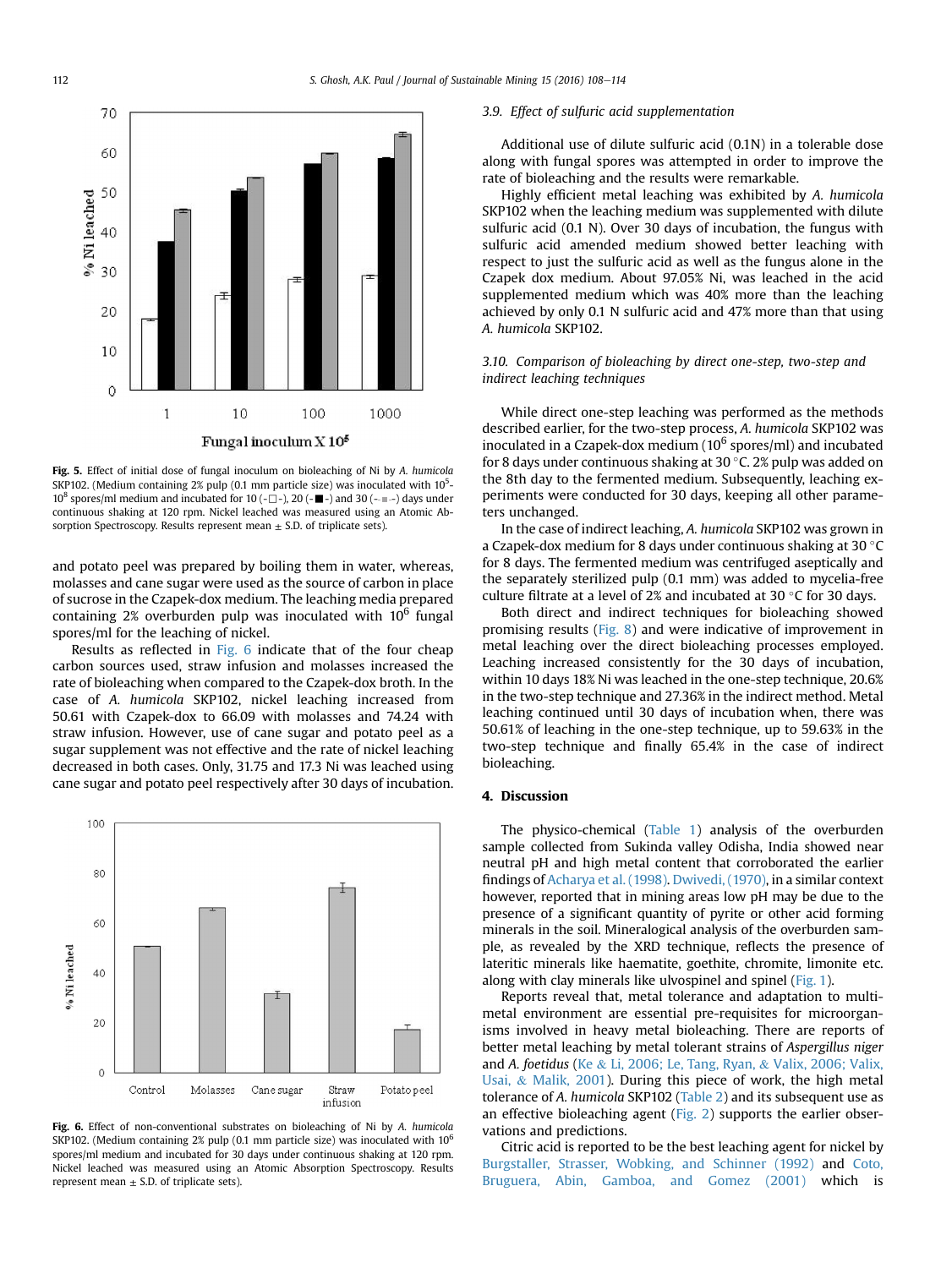<span id="page-5-0"></span>contradictory to the present findings [\(Table 2\)](#page-2-0). However, it has been indicated that oxalic acid facilitates the solubilization of manganese from the ferro-manganese nodule, and that the solbilization of manganese releases nickel concomitantly. Since mineralogical studies revealed the presence of nickel, cobalt and manganese in the same mineral phase of the chromite mine overburden, the fact that oxalic acid is the best leaching agent for all four metals studied can be validated.

In this study, the pH of the growth medium declined initially and then increased gradually with an increase in the dissolution of metals [\(Fig. 2](#page-2-0)). The production of acid helps in partially dissolving ore material and thereby releasing the metal value into the solution. The acid produced appears to have a dual effect; it increases metal dissolution by lowering the pH and increases the load of soluble metals in the solution by complexing/chelating into a soluble organo-metallic coordination complex [\(Burgstaller](#page-6-0) & [Schinner, 1993\)](#page-6-0). The observation that once the pH of the leaching medium started to increase there was no further improvement in metal dissolution corroborates the findings of [Behra et al. \(2011\)](#page-6-0).

Oxygen supply has also been found to be an important parameter in controlling bioleaching [\(Jain](#page-6-0) & [Sharma, 2004](#page-6-0)). Supply of oxygen is seen to have positive effects on bioleaching rates ([Table 3](#page-3-0)), similar reports have been made on the positive effects of oxygen on the production of citric acid during the leaching of zinc from filter dust by Penicillium simplicissimum [Burgstaller et al.,](#page-6-0) [1992\)](#page-6-0). [Franz, Burgstaller, and Schinner \(1991\)](#page-6-0) have also observed increased solubilization of zinc from filter dust with increased shaker speed.

The concentration of pulp or the metal containing part also exerts an effect on bioleaching. Very low concentration of the pulp is undesirable as bioleaching of the metal will decrease in this case due to the unavailability of metals for bioleaching. On the other hand, very high concentration of the pulp will exert toxic effects on fungal growth leading to poor bioleaching. This study reveals that 2% pulp density is the optimum level for the bioleaching of Ni by A. humicola SKP102, lower (1%) as well as higher (3 and 4%) concentrations of pulp result in lower bioleaching rates ([Fig. 3\)](#page-3-0). [Burgstaller and Schinner \(1993\)](#page-6-0) reported that an increase in the concentration of the leaching substrate resulted in total inhibition of the growth of P. simplicisissimum. [Vasan, Modak, and Natarajan](#page-6-0) [\(2001\)](#page-6-0) observed an increment in the rate of Ca leaching from bauxite at 5% pulp density over 10%.

It has been reported several times, in agreement with the results of this study ([Fig. 4\)](#page-3-0), that the finer the particle size, the better the rate of bioleaching. It may be that the finer the particle, the more readily available the metal of choice is with the interacting acid.

The density of the fungal inoculum has an effect on the rate of the bioleaching of metals from their ores, therefore, optimization of the inoculum density is necessary to achieve maximum bioleaching ([Fig. 5](#page-4-0)). [Burgstaller et al. \(1992\)](#page-6-0) reported a 50% enhancement in the rate of Zn extraction from filter dust upon doubling the size of the inoculum of P. simplicissimum. [Acharya, Kar, and Sukla \(2002\)](#page-6-0) reported that  $10\%$  (v/v) inoculum size of *P. citrinum* actually leads to the better leaching of Mn than 5% or  $2\%$  (v/v) inoculum.

The use of different cheap waste products for fungal growth can be a way to reduce the effective cost of the bioleaching process. Results of this study [\(Fig. 6\)](#page-4-0) show that straw infusion and molasses improved the bioleaching of nickel with A. humicola SKP102. [Mulligan and Galvez-Cloutier \(2000\)](#page-6-0) reported that Cu leaching from low grade ore was best when A. niger was grown in sucrose, with the two next best options being molasses and corn cobs. However, it was also indicated that pre-treatment of the fungal biomass will improve the process even further. [Mulligan, Kamali,](#page-6-0) [and Gibbs \(2004\)](#page-6-0) analyzed the use of various cheap carbon sources like potato-peel, sawdust etc. for the effective bioleaching of Cu from low grade mining ore using A. niger. [Rao et al. \(2002\)](#page-6-0) used different types of sugars like glucose, maltose, mannitol, sucrose and lactose for bioleaching Cu from chalcopyrite using various fungal strains. Sulfuric acid supplementation in dilute concentration improved the rate of nickel bioleaching by A. humicola (Fig. 7) in a manner similar to bacterial leaching of nickel bearing pyrroholite as documented by [Ke and Li \(2006\)](#page-6-0).

In order to reduce the effect of toxic heavy metals present in the overburden in fungal metabolism, two-step and indirect bioleaching techniques were employed. This led to a sharp increase in the bioleaching potency of the fungi (Fig. 8). This improvement is due to the reduced interaction of the fungal mycelia with toxic metals present in the overburden sample. Several other researchers used the same technique and observed similar results, [Ren, Li, Geng, and Li \(2009\)](#page-6-0) reported that heavy metal bioleaching by A. niger increased from 56% to 97.5% of copper with a two-step process compared to the



Fig. 7. Effect of dilute sulfuric acid supplementation on bioleaching of Ni by A. humicola SKP102. A medium containing 2% pulp (0.1 mm particle size) was inoculated with 10<sup>6</sup> spores/ml and incubated for 30 days under continuous shaking at 120 rpm. Nickel leached was measured using an Atomic Absorption Spectroscopy. Results represent mean  $\pm$  S.D. of triplicate sets).



Fig. 8. Comparative account of bioleaching of Ni from overburden by one-step, twostep and indirect methods by A. humicola SKP102 for 10 days  $(-\blacksquare -)$ , 20 days  $(-\square -)$  and 30 days  $(-\Box -)$  of incubation. (Nickel leached was measured using an Atomic Absorption Spectroscopy. Results represent mean  $\pm$  S.D. of triplicate sets).